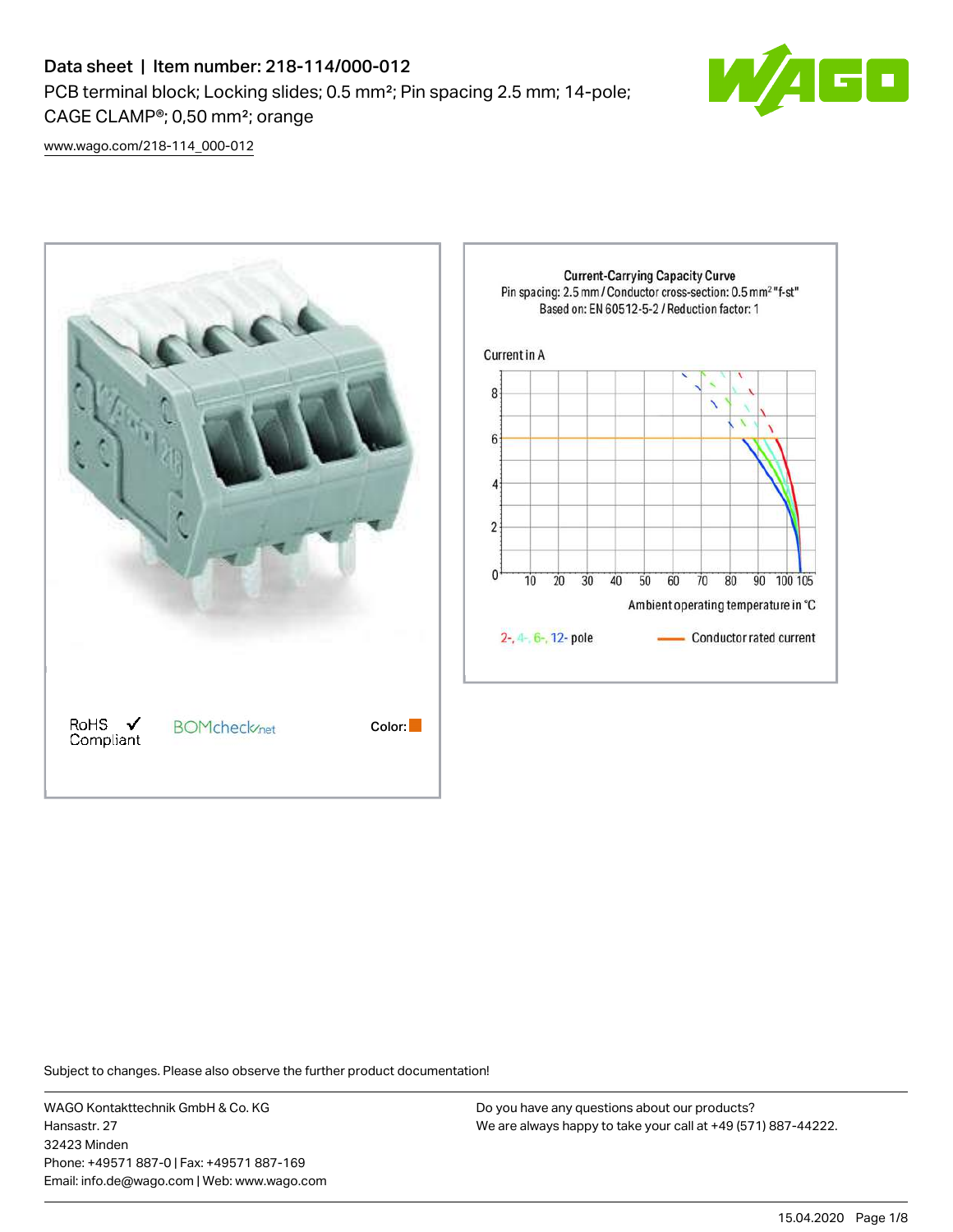



#### Item description

- П Terminal strips are just 8.1 mm tall and feature an innovative, locking slide-actuated CAGE CLAMP®
- $\blacksquare$ Several clamping units can be held open simultaneously
- П Easily terminate stranded conductors in

tight spaces (e.g., bus connectors)

#### Data Electrical data

### Ratings per IEC/EN 60664-1

| Ratings per                     | IEC/EN 60664-1 |
|---------------------------------|----------------|
| Rated voltage (III / 3)         | 80 V           |
| Rated impulse voltage (III / 3) | $2.5$ kV       |
| Rated voltage (III / 2)         | 160 V          |
| Rated impulse voltage (III / 2) | $2.5$ kV       |
| Rated voltage (II / 2)          | 320 V          |
| Rated impulse voltage (II / 2)  | $2.5$ kV       |
| Rated current                   | 6A             |

Subject to changes. Please also observe the further product documentation!

WAGO Kontakttechnik GmbH & Co. KG Hansastr. 27 32423 Minden Phone: +49571 887-0 | Fax: +49571 887-169 Email: info.de@wago.com | Web: www.wago.com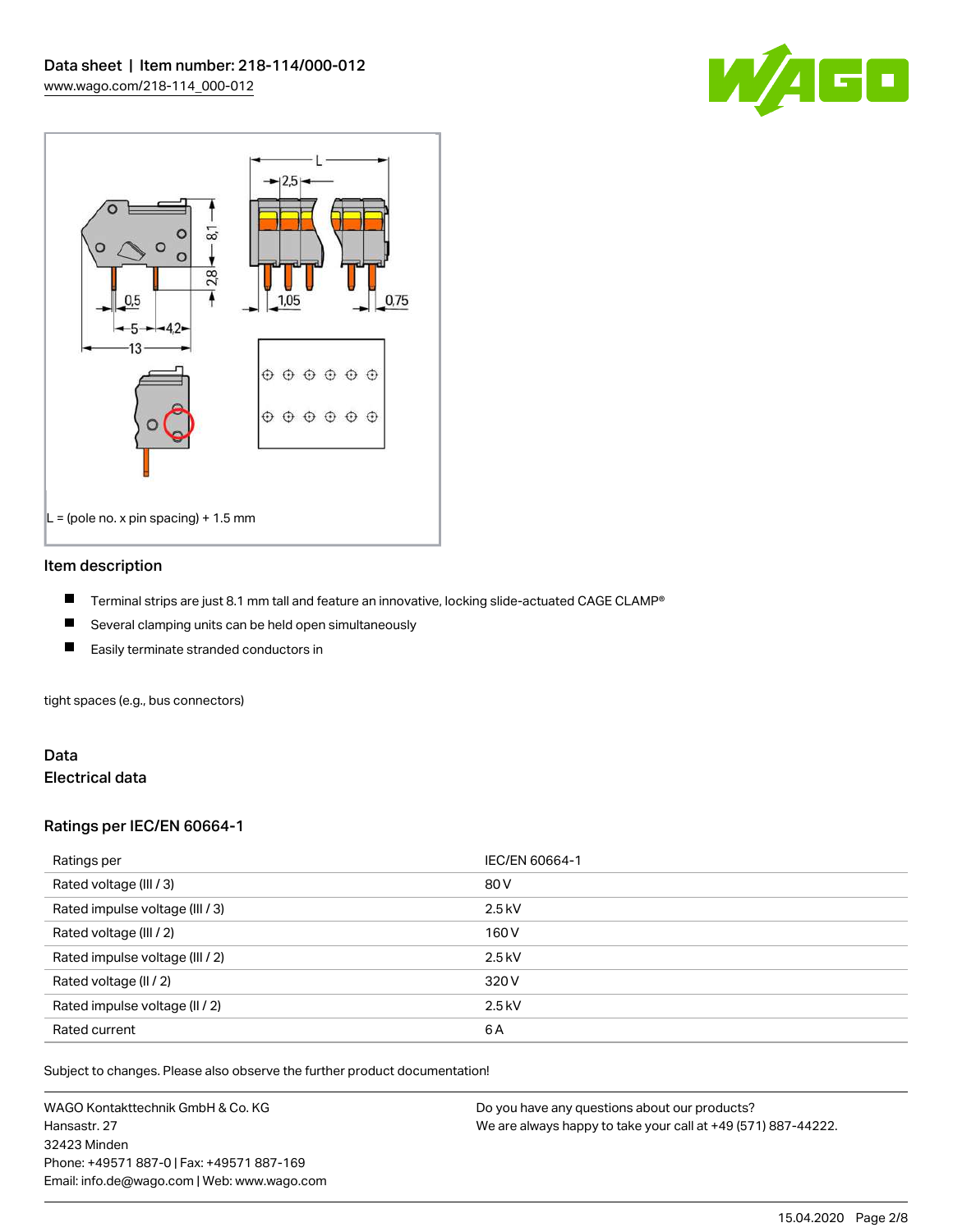

Legend (ratings) (III / 2) ≙ Overvoltage category III / Pollution degree 2

### Approvals per UL 1059

| Rated voltage UL (Use Group B) | 150 V          |
|--------------------------------|----------------|
| Rated current UL (Use Group B) |                |
| Approvals per                  | <b>UL 1059</b> |

### Approvals per CSA

| Rated voltage CSA (Use Group B) | 150 V |
|---------------------------------|-------|
| Rated current CSA (Use Group B) |       |

### Connection data

| Connection technology                                       | CAGE CLAMP®                                                              |
|-------------------------------------------------------------|--------------------------------------------------------------------------|
| Actuation type                                              | Slider                                                                   |
| Solid conductor                                             | $0.080.5$ mm <sup>2</sup> / 28  20 AWG                                   |
| Fine-stranded conductor                                     | $0.080.5$ mm <sup>2</sup> / 28  20 AWG                                   |
| Fine-stranded conductor with ferrule with plastic collar    | $0.25$ mm <sup>2</sup>                                                   |
| Fine-stranded conductor with ferrule without plastic collar | $0.25$ mm <sup>2</sup>                                                   |
| Strip length                                                | $56$ mm $/ 0.20.24$ inch                                                 |
| Conductor entry angle to the PCB                            | $40^{\circ}$                                                             |
| No. of poles                                                | 14                                                                       |
| Total number of connection points                           | 14                                                                       |
| Total number of potentials                                  | 14                                                                       |
| Number of connection types                                  | 1                                                                        |
| Number of levels                                            | 1                                                                        |
| Note (conductor cross-section)                              | Terminating 0.75 mm <sup>2</sup> /18 AWG conductors is possible; however |
|                                                             | insulation diameter allows only every other clamping unit to be          |
|                                                             | terminated with this conductor size.                                     |

# Geometrical Data

| Pin spacing             | 2,5 mm / 0.098 inch  |
|-------------------------|----------------------|
| Width                   | 36,5 mm / 1.437 inch |
| Height                  | 10,9 mm / 0.429 inch |
| Height from the surface | 8,1 mm / 0.319 inch  |
| Depth                   | 13 mm / 0.512 inch   |
| Solder pin length       | $2.8$ mm             |
| Solder pin dimensions   | $0.5 \times 0.75$ mm |

Subject to changes. Please also observe the further product documentation!

WAGO Kontakttechnik GmbH & Co. KG Hansastr. 27 32423 Minden Phone: +49571 887-0 | Fax: +49571 887-169 Email: info.de@wago.com | Web: www.wago.com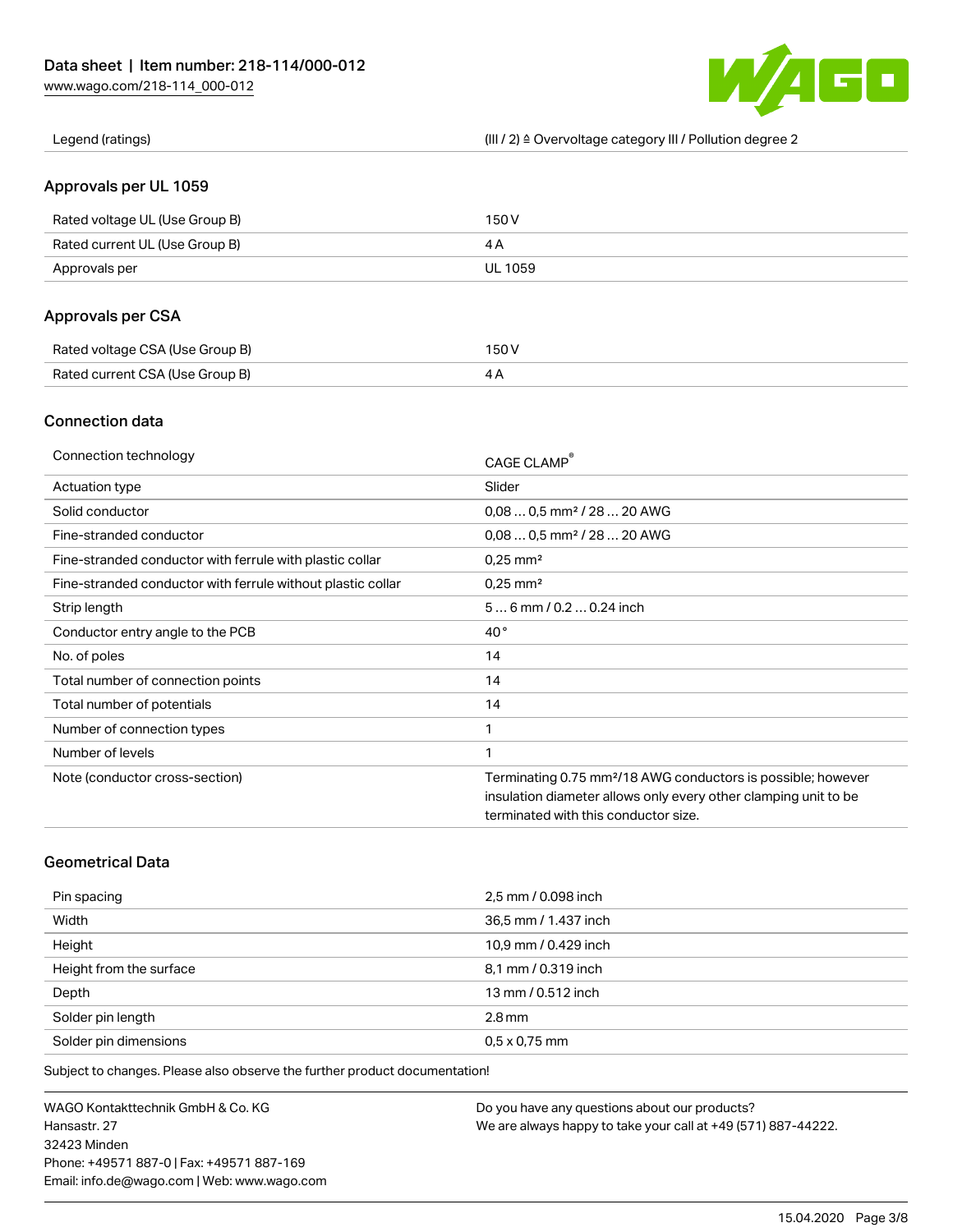

| Drilled hole diameter (tolerance) | $(+0.1)$<br>'' mm |
|-----------------------------------|-------------------|
|-----------------------------------|-------------------|

### PCB contact

| PCB contact                         | THT                                      |
|-------------------------------------|------------------------------------------|
| Solder pin arrangement              | over the entire terminal strip (in-line) |
| Number of solder pins per potential |                                          |

# Material Data

| Color                       | orange                                |
|-----------------------------|---------------------------------------|
| Material group              |                                       |
| Insulating material         | Polyamide 66 (PA 66)                  |
| Flammability class per UL94 | V <sub>0</sub>                        |
| Clamping spring material    | Chrome nickel spring steel (CrNi)     |
| Contact material            | Electrolytic copper $(E_{\text{Cl}})$ |
| Contact plating             | tin-plated                            |
| Fire load                   | 0.059 MJ                              |
| Weight                      | 4.6 <sub>g</sub>                      |
|                             |                                       |

### Environmental Requirements

# Commercial data

| $D_{20}$<br>aina type | BOX    |
|-----------------------|--------|
| <b>GTIN</b>           | ነ77961 |

# Approvals / Certificates

#### Country specific Approvals

| Logo         | Approval                               | <b>Additional Approval Text</b> | Certificate<br>name |
|--------------|----------------------------------------|---------------------------------|---------------------|
| Œ            | <b>CSA</b><br>DEKRA Certification B.V. | C22.2 No. 158                   | 1565656             |
| UL-Approvals |                                        |                                 |                     |

#### Logo Approval And American Additional Approval Text **Certificate** name

Subject to changes. Please also observe the further product documentation!

| WAGO Kontakttechnik GmbH & Co. KG           | Do you have any questions about our products?                 |
|---------------------------------------------|---------------------------------------------------------------|
| Hansastr. 27                                | We are always happy to take your call at +49 (571) 887-44222. |
| 32423 Minden                                |                                                               |
| Phone: +49571 887-0   Fax: +49571 887-169   |                                                               |
| Email: info.de@wago.com   Web: www.wago.com |                                                               |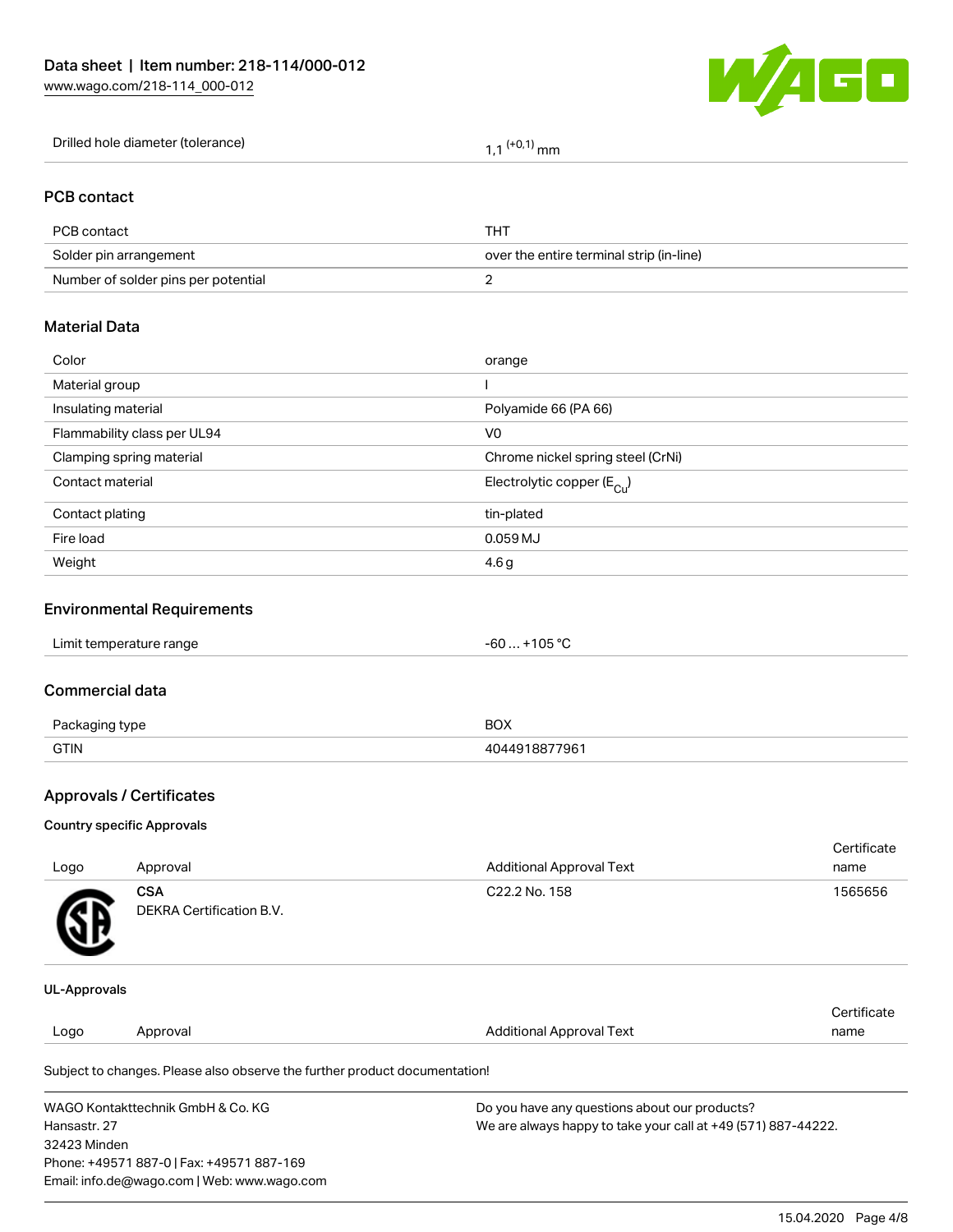



UL 1059 20190630-E45172

Counterpart

Compatible products

| check               |                                                                                                                                                                                                 |                                      |
|---------------------|-------------------------------------------------------------------------------------------------------------------------------------------------------------------------------------------------|--------------------------------------|
|                     | Item no.: 735-500<br>Test pin; 1 mm Ø; with solder connection for test wire                                                                                                                     | www.wago.com/735-500                 |
| Marking accessories |                                                                                                                                                                                                 |                                      |
|                     | Item no.: 210-331/250-202<br>Marking strips; as a DIN A4 sheet; MARKED; 1-16 (400x); Height of marker strip: 2.3 mm/0.091 in; Strip<br>length 182 mm; Horizontal marking; Self-adhesive; white  | www.wago.com/210-331<br>$/250 - 202$ |
|                     | Item no.: 210-331/250-204<br>Marking strips; as a DIN A4 sheet; MARKED; 17-32 (400x); Height of marker strip: 2.3 mm/0.091 in; Strip<br>length 182 mm; Horizontal marking; Self-adhesive; white | www.wago.com/210-331<br>/250-204     |
|                     | Item no.: 210-331/250-206<br>Marking strips; as a DIN A4 sheet; MARKED; 33-48 (400x); Height of marker strip: 2.3 mm/0.091 in; Strip<br>length 182 mm; Horizontal marking; Self-adhesive; white | www.wago.com/210-331<br>/250-206     |
|                     | Item no.: 210-331/250-207<br>Marking strips; as a DIN A4 sheet; MARKED; 1-48 (100x); Height of marker strip: 2.3 mm/0.091 in; Strip<br>length 182 mm; Horizontal marking; Self-adhesive; white  | www.wago.com/210-331<br>/250-207     |
| ferrule             |                                                                                                                                                                                                 |                                      |
|                     | Item no.: 216-131<br>Ferrule; Sleeve for 0.25 mm <sup>2</sup> / AWG 24; uninsulated; electro-tin plated                                                                                         | www.wago.com/216-131                 |
|                     | Item no.: 216-151<br>Ferrule; Sleeve for 0.25 mm <sup>2</sup> / AWG 24; uninsulated; electro-tin plated                                                                                         | www.wago.com/216-151                 |
|                     | Item no.: 216-301<br>Ferrule; Sleeve for 0.25 mm <sup>2</sup> / AWG 24; insulated; electro-tin plated; yellow                                                                                   | www.wago.com/216-301                 |
|                     | Item no.: 216-321<br>Ferrule; Sleeve for 0.25 mm <sup>2</sup> / AWG 24; insulated; electro-tin plated; yellow                                                                                   | www.wago.com/216-321                 |
| tools               |                                                                                                                                                                                                 |                                      |

Subject to changes. Please also observe the further product documentation!

WAGO Kontakttechnik GmbH & Co. KG Hansastr. 27 32423 Minden Phone: +49571 887-0 | Fax: +49571 887-169 Email: info.de@wago.com | Web: www.wago.com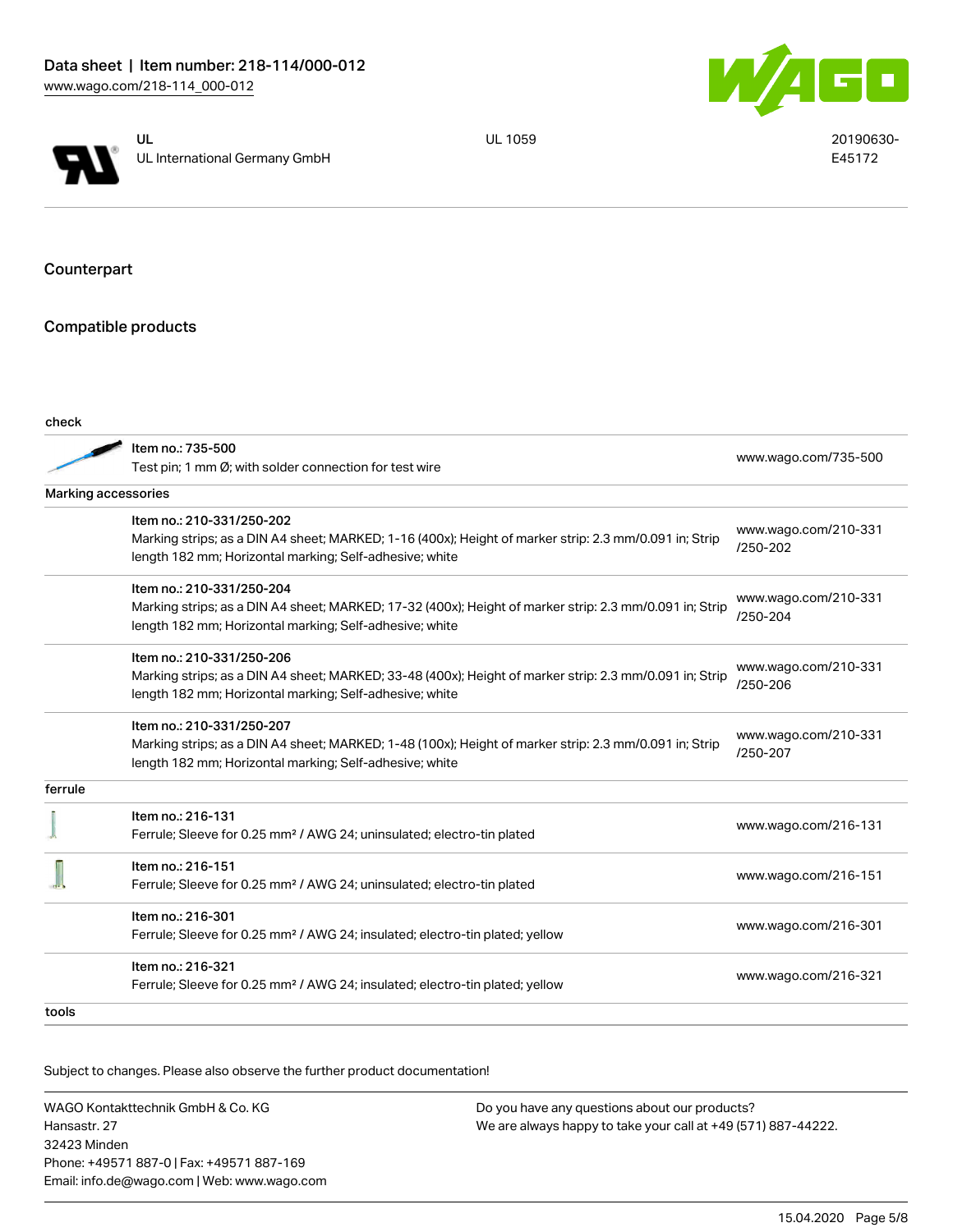

|                                      | Item no.: 210-647                                                                                                                                                      |             |                      | www.wago.com/210-647 |  |
|--------------------------------------|------------------------------------------------------------------------------------------------------------------------------------------------------------------------|-------------|----------------------|----------------------|--|
|                                      | Operating tool; Blade: 2.5 x 0.4 mm; with a partially insulated shaft                                                                                                  |             |                      |                      |  |
|                                      | Item no.: 210-719<br>Operating tool; Blade: 2.5 x 0.4 mm; with a partially insulated shaft                                                                             |             | www.wago.com/210-719 |                      |  |
|                                      |                                                                                                                                                                        |             |                      |                      |  |
| <b>Downloads</b>                     |                                                                                                                                                                        |             |                      |                      |  |
|                                      | Documentation                                                                                                                                                          |             |                      |                      |  |
|                                      | <b>Additional Information</b>                                                                                                                                          |             |                      |                      |  |
|                                      | Technical explanations                                                                                                                                                 | Apr 3, 2019 | pdf<br>3.6 MB        | Download             |  |
|                                      | CAD/CAE-Data                                                                                                                                                           |             |                      |                      |  |
|                                      |                                                                                                                                                                        |             |                      |                      |  |
| CAD data                             |                                                                                                                                                                        |             |                      |                      |  |
| 2D/3D Models 218-114/000-012         |                                                                                                                                                                        |             | <b>URL</b>           | Download             |  |
| <b>PCB Design</b>                    |                                                                                                                                                                        |             |                      |                      |  |
| Symbol and Footprint 218-114/000-012 |                                                                                                                                                                        |             | <b>URL</b>           | Download             |  |
|                                      | CAx data for your PCB design, consisting of "schematic symbols and PCB footprints",<br>allow easy integration of the WAGO component into your development environment. |             |                      |                      |  |
|                                      | Supported formats:                                                                                                                                                     |             |                      |                      |  |
| L                                    | Accel EDA 14 & 15                                                                                                                                                      |             |                      |                      |  |
| $\overline{\phantom{a}}$             | Altium 6 to current version                                                                                                                                            |             |                      |                      |  |
| ш                                    | Cadence Allegro                                                                                                                                                        |             |                      |                      |  |
| H.                                   | DesignSpark                                                                                                                                                            |             |                      |                      |  |
| п                                    | Eagle Libraries                                                                                                                                                        |             |                      |                      |  |
| ш                                    | KiCad                                                                                                                                                                  |             |                      |                      |  |
| ш                                    | Mentor Graphics BoardStation                                                                                                                                           |             |                      |                      |  |
|                                      | Mentor Graphics Design Architect                                                                                                                                       |             |                      |                      |  |
| L                                    | Mentor Graphics Design Expedition 99 and 2000                                                                                                                          |             |                      |                      |  |
| H.                                   | OrCAD 9.X PCB and Capture                                                                                                                                              |             |                      |                      |  |
| $\overline{\phantom{a}}$             | PADS PowerPCB 3, 3.5, 4.X, and 5.X                                                                                                                                     |             |                      |                      |  |
| ш                                    | PADS PowerPCB and PowerLogic 3.0                                                                                                                                       |             |                      |                      |  |
| ш                                    | PCAD 2000, 2001, 2002, 2004, and 2006                                                                                                                                  |             |                      |                      |  |
| ш                                    | Pulsonix 8.5 or newer                                                                                                                                                  |             |                      |                      |  |
| ш                                    | <b>STL</b>                                                                                                                                                             |             |                      |                      |  |

 $\overline{\phantom{0}}$ Subject to changes. Please also observe the further product documentation!

WAGO Kontakttechnik GmbH & Co. KG Hansastr. 27 32423 Minden Phone: +49571 887-0 | Fax: +49571 887-169 Email: info.de@wago.com | Web: www.wago.com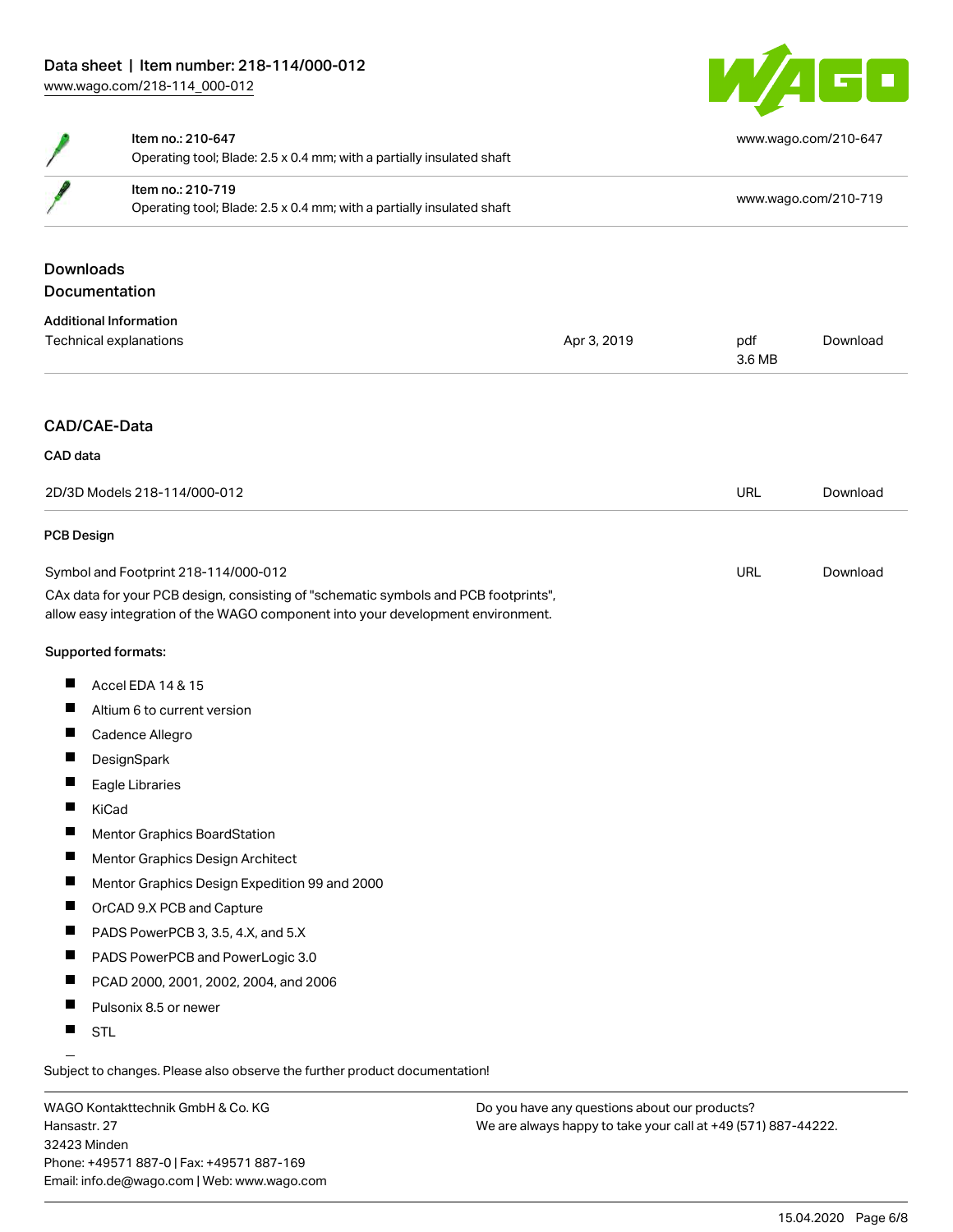- $\blacksquare$ 3D STEP
- $\blacksquare$ TARGET 3001!
- $\blacksquare$ View Logic ViewDraw
- $\blacksquare$ Quadcept
- П Zuken CadStar 3 and 4
- П Zuken CR-5000 and CR-8000

PCB Component Libraries (EDA), PCB CAD Library Ultra Librarian

#### Installation Notes

#### Conductor termination



Terminating stranded conductors in confined spaces requires a great deal of patience, unless you use the new 218 Series PCB Terminal Strips. The clamping units of these strips can be held open during termination process via integrated locking slide.



Terminating 0.75 mm² (18 AWG) conductors is possible; however, insulation diameter allows only every other clamping unit to be terminated with this conductor size.



Conductor termination: To momentarily open the clamping unit, use screwdriver and then insert a stripped conductor. To open clamping unit for an extended period, move locking slide toward conductor entry hole. Then fully insert stripped conductor and move locking slide back to original position (also possible to perform with fingernail).

Subject to changes. Please also observe the further product documentation!

WAGO Kontakttechnik GmbH & Co. KG Hansastr. 27 32423 Minden Phone: +49571 887-0 | Fax: +49571 887-169 Email: info.de@wago.com | Web: www.wago.com